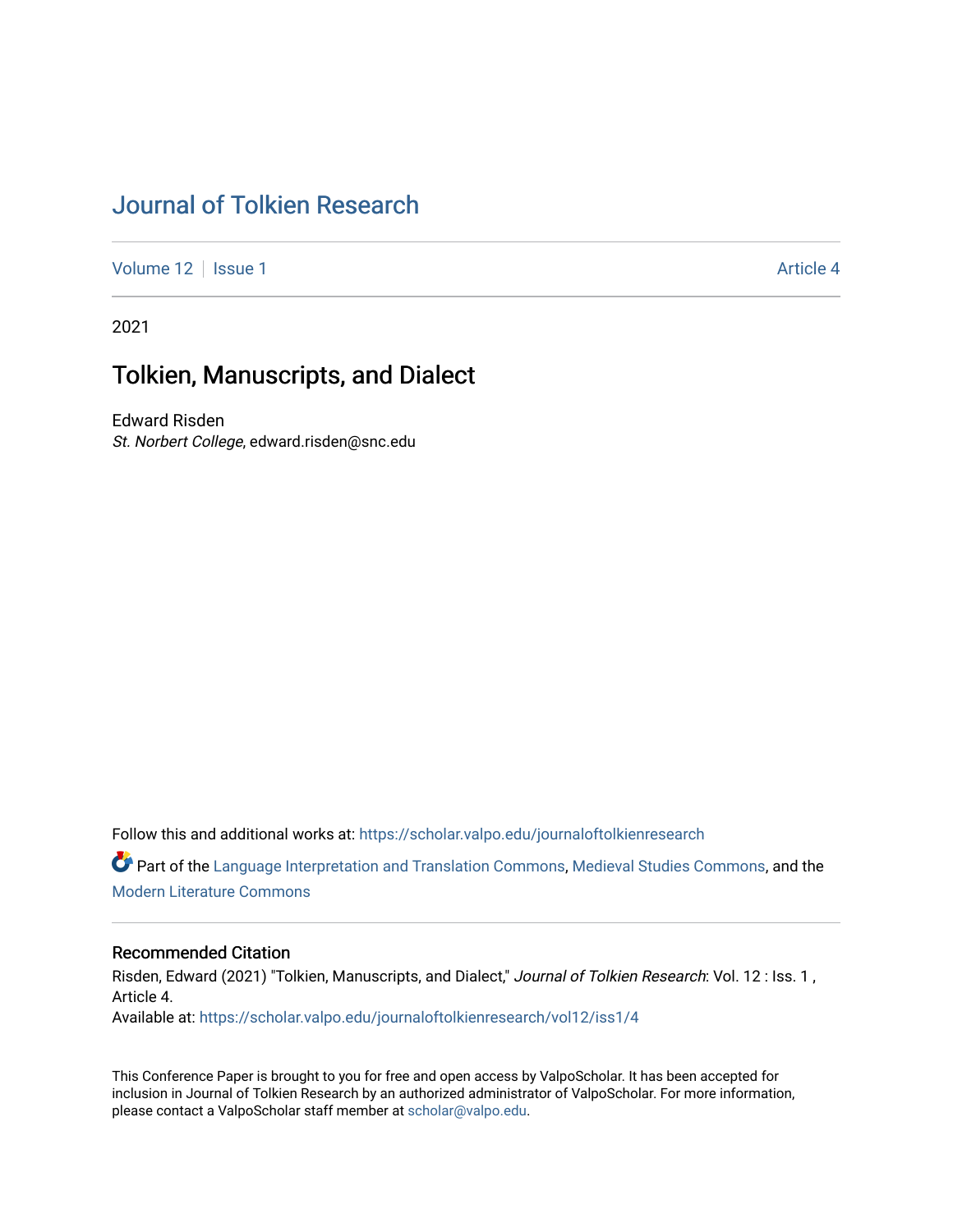## Tolkien, Manuscripts, and Dialect

## Cover Page Footnote

1 I gave this paper at the 56th International Congress on Medieval Studies in May, 2021, in a session on Tolkien and Manuscript Studies. Thanks to Bill Fliss for including the paper in that session.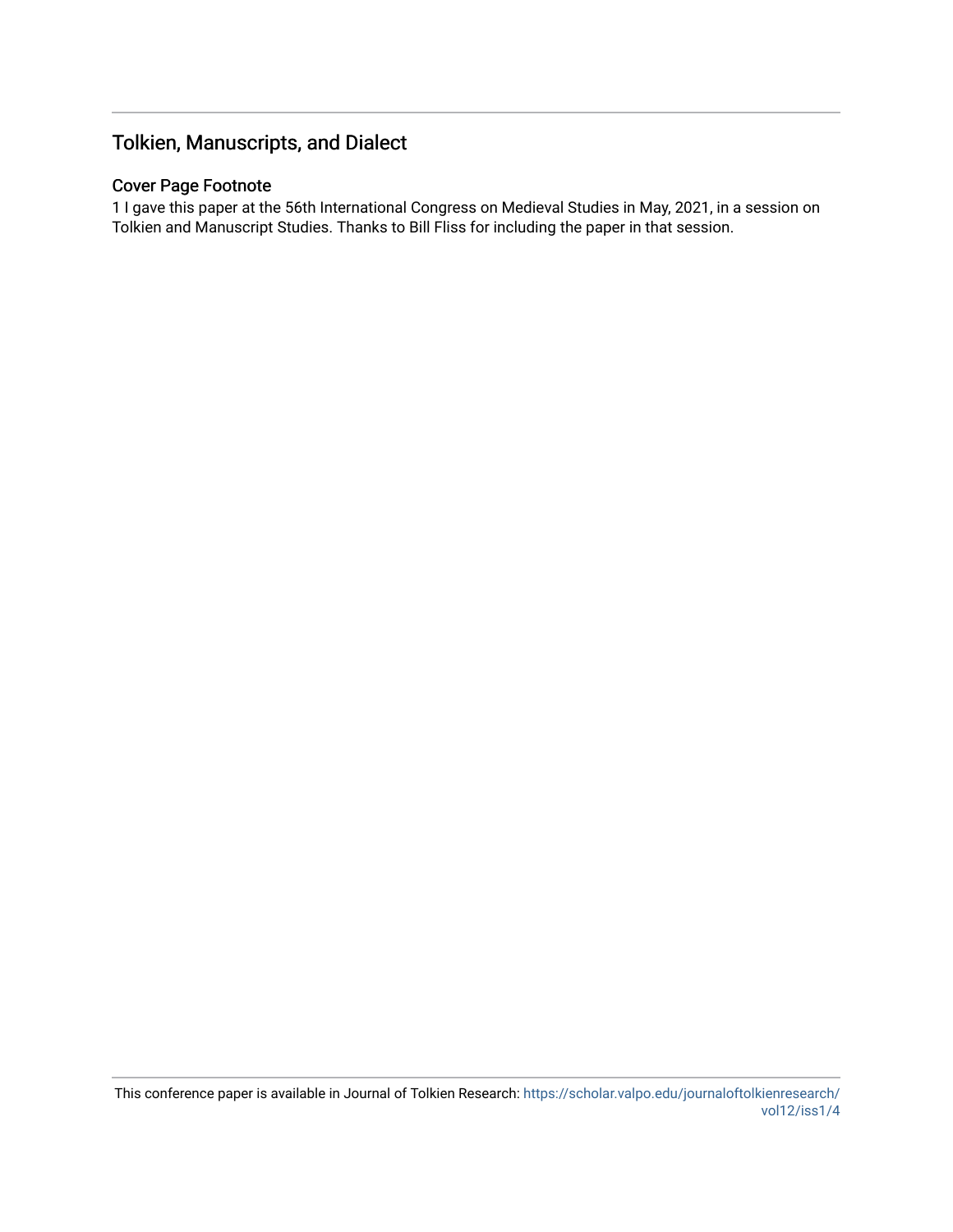E. L. Risden St Norbert College 811 E. Gile Circle De Pere, WI 54115 920-403-3938 [edward.risden@snc.edu](mailto:edward.risden@snc.edu)

### Tolkien, Manuscripts, and Dialect<sup>1</sup>

Study of languages, names, and dialects may have been the greatest motivating factor in Tolkien's scholarship and his fiction: he found in every name (and even in every word) a story to unearth. Clear connections appear between the scholarly vector that connects his investigations into the *Gawain*-poet (his location and language), the *Ancrene Riwle*, and locating the linguistic variants in The Reeve's Tale, for instance, with the creation of the various speech patterns in *The Lord of the Rings*. Beyond the obvious examples of the Elvish languages Tolkien created, the Westron-Hobbiton dialect that Sam uses, variants among the orcs, and the heightened speech of humans for formal occasions represent ways of writing down how the characters' speech echoes their origins, location, class, and intentions. The way they speak expresses their sense of identity and affiliation, situationally as well as in class or race. It also expresses the vagaries and inexactness of writing living speech and recording it in manuscripts. The process of locating and recording speech comes perhaps from Tolkien's own sense of family, place, and connection to history and historical documents, but it adds enormous depth to his world. The *Red Book of Westmarch* (based partly on the fifteenth-century Welsh *Red Book of Hergest*), *The Yearbook of Tuckborough*, and *The Tale of Years* (these latter two perhaps based on the *Anglo-Saxon Chronicles*) show Tolkien's fictionalization of medieval book culture. While his Elvish languages have drawn both scholarly and popular interest, aspects of everyday speech remain for examination. The creation of speech in fiction—for any writer, but perhaps especially for Tolkien—shows an enduring interest in how to move from heard to recorded language to the dramatization of interactions punctuated by variants in spoken, that is, idiolectic, language.

Manuscript study can yield information about material culture and even some—with careful circumspection—about spoken culture. In the case of early literature, manuscripts provide the only information we have about language variants and can often show them pretty distinctly by spelling. At least in England, the dialect *regions* remain nearly what they were for the Anglo-Saxons. Tolkien used what he gained from manuscript records of dialects to enhance the world of Middle-earth with dramatically notable variants in speech and record keeping.

An interesting beginning comes in the Old English word *maþelode*: translators typically render it, for the sake of ease and flow, simply as "spoke," but more exactly it means something like "spoke formally" or even "gave a speech." Manuscripts can also record the words *sprecan* and *cweþan* for "to speak," so the distinction deserves some attention. *Beowulf* includes little if any chit-chat: speakers may boast, give a speech, or tell a story—characters may raise a cup in conviviality, but raising a voice requires purpose and some level of solemnity. The *Ancrene Rule* serves a sacred purpose—instruction for novice anchoresses—and, even though the speaker

<sup>&</sup>lt;sup>1</sup> I gave this paper at the 56<sup>th</sup> International Congress on Medieval Studies in May, 2021, in a session on Tolkien and Manuscript Studies. Thanks to Bill Fliss for including the paper in that session.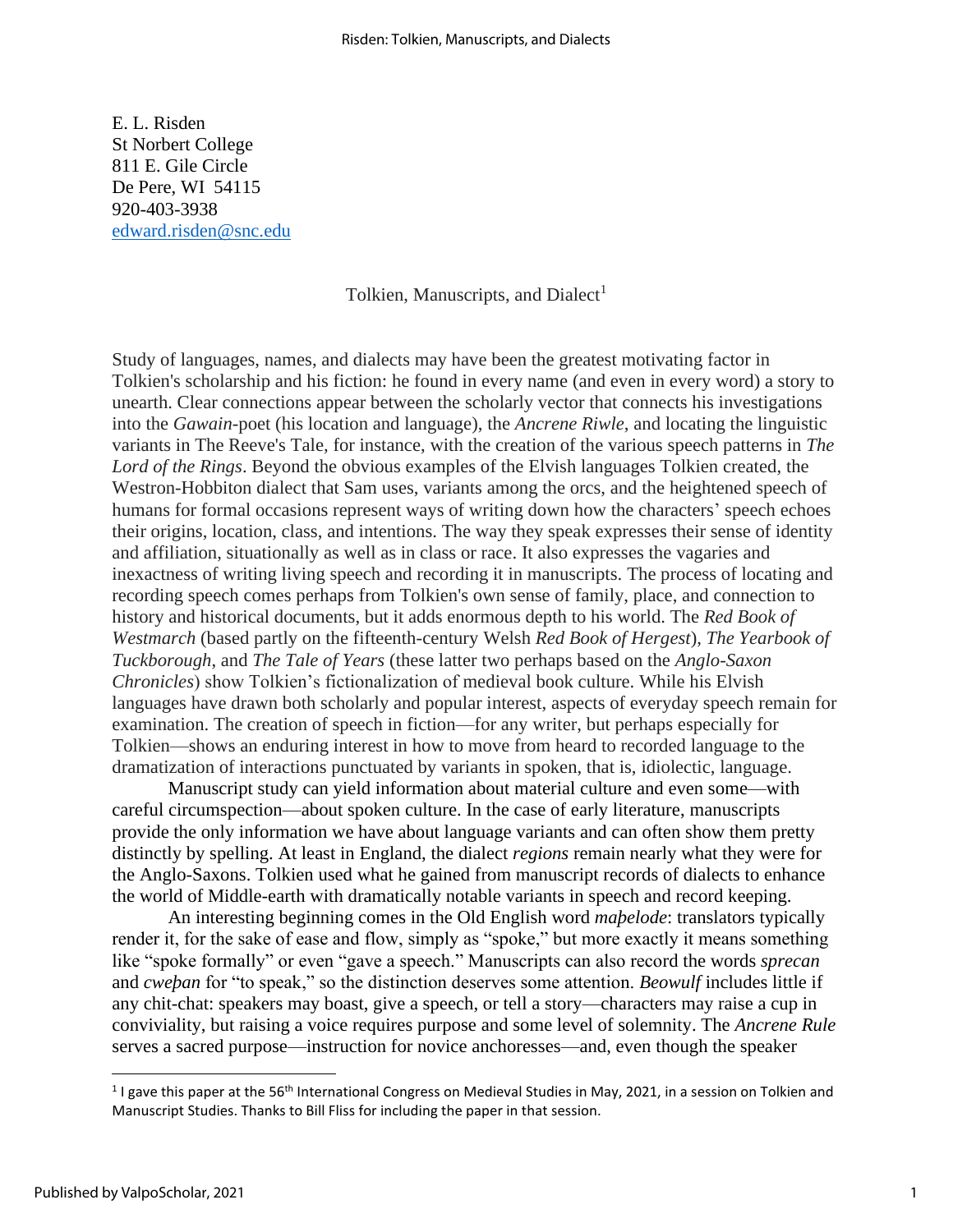allows himself poetic flights, the speech remains formal and serious. Much of the speech in *SGGK* follows courtly manners, but notes of surprise break the formality now and then.

Our most significant text for Tolkien's comments on Middle English, "Chaucer as Philologist: The Reeve's Tale" (1931) (available online, copyright West Virginia University Press), urges that, though we know his language only through the lens of the scribes, who weren't his contemporaries, Chaucer uses genuine dialect both correctly and consistently:

He [Chaucer] showed considerable skill and judgment in what he did: skill in presenting the dialect with fair accuracy but without piling up oddities; judgment in choosing for his purpose northern clerks, at Cambridge, close to East Anglia (whence he brought his Reeve). Indeed, in an East Anglian reeve, regaling Southern (and largely London) folk, on the road in Kent, with imitations of northern talk, which was imported southward by the attraction of the Universities. . . (quoted from online text).

While normally in Chaucer's time only "those who knew it natively" used dialect, we must note that Chaucer used it not *for* Notherners, but for his London audience. If he errs at all, he does so not in northernisms, but in retaining southernisms that would not appear in northern dialects. His northernisms include long ā (the *ah* sound) rather than the southern rounded sound as in *awe*, as in *swa* and *ga* for *so* and *go*, and in the use of *slyk* for "such," which appeared only in England north of the Tees (from Middlesbrough north toward Durham, a stretch of no more than about twenty miles), directing us more particularly to the home of John and Allan.

As Tom Shippey remarks, Tolkien's essay is "fascinating in detail, and still completely convincing in its demonstration that Chaucer was trying to make a joke by close, careful imitation of the dialect of Durham: but it's a joke about *language*" (*Roots and Branches*, 207-8, my italics). Tolkien's vast linguistic knowledge nearly pinpoints the students' origin and provides evidence for how to think about the literary construction of dialects.

We can hardly talk about Tolkien and language without mentioning the construction of the Elvish languages plus the thought he put into Westron, the speech of Mordor (which Gandalf will not utter in Bag End), the language of the Dwarves, the orthography of Middle-earth, and even Gollum's solipsistic idiolect. Among Tolkien's scholarly works we also have the edition of *SGGK* with glossary and the 1953 essay on the poem, which includes reflection on *lewté*, *fayryƺe, couardise* and *couetyse*, and, of course, problems implied in *courtesy*. The 1940 essay "On Translating *Beowulf*" includes a warning against "colloquialism and false modernity" in translations (54—cf. Seamus Heaney's approach, for instance), and he reminds us of the deft structure and careful diction and rhythms of the Old English original. The posthumous publication (2014) of his own *Beowulf* translation highlights the teacher's care for students: it aims more at helping students read and understand the original than at the establishment of a complete and literary stand-alone work. The 1962 edition of *Ancrene Wisse* has a carefully annotated transcription of the original. The 1955 essay "English and Welsh" touts the value to English philologists of at least some knowledge of Cymraeg and some feeling for its heart. In the collection-work of the 1983/2006 *The Monsters and the Critics and Other Essays* and the continuing issue of additional works from his unfinished papers, Tolkien's family and dedicated scholarly followers continue to make available more material on his understanding of his storytelling and the language study without which even the finished stories remain incomplete. As the language of the English Northwest Midlands fed Tolkien's sense of identity, so the language variations of Middle-earth spread and deepen the feeling we share of the *presence* of Middle-earth in written form.

In *The Lord of the Rings* Tolkien shows more than he says about language and dialects, but the appended matter does have some interesting "scholarly" comments on languages. In the Prologue to *The Fellowship of the Ring*, the narrator writes a little about the Hobbits' language after their contact with Elves and People, but claims no knowledge of what they spoke before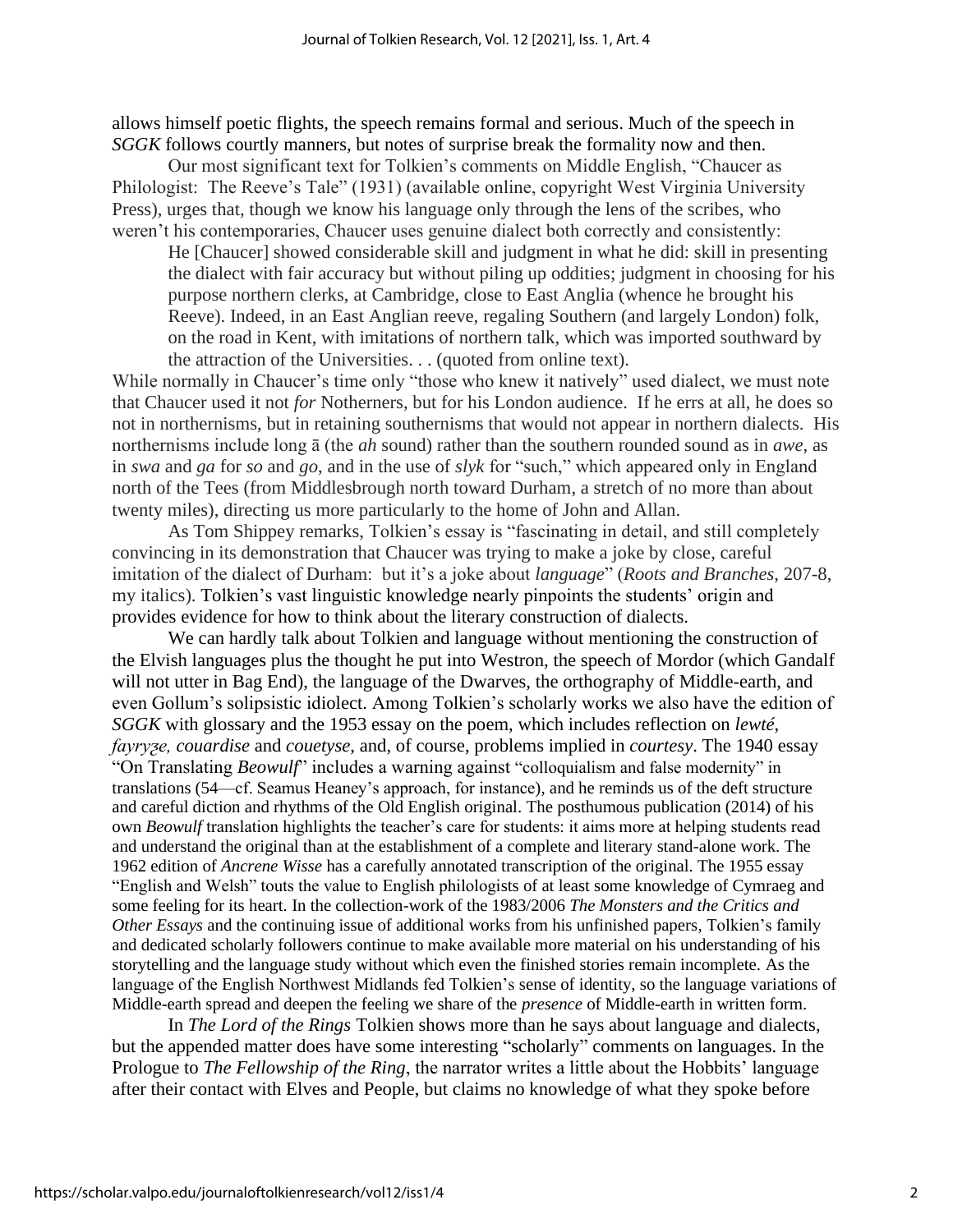that time: "in the early days [when Hobbits lived "between The Misty Mountains and the Mountains of Lune, 3-4"] . . . Hobbits learned their letters and began to write after the fashion of the Dúnedain . . . [and] forgot whatever languages they had used before, and spoke ever after the Common Speech, the Westron. . . . Yet they kept a few words of their own, as well as their own names of months and days, and a great store of personal names" (4). After they had maintained The Shire for some time, the Hobbits "spoke less and less with the Elves, and grew afraid of them" (7): the languages must at that time have drifted further apart, too, though upon meeting Elves or people, Hobbits speak with them perfectly easily.

The Prologue appears to assemble the thoughts of at least two and probably three writers or copyists. Part 1 observes that "Hobbits are relatives of ours: far nearer to us than Elves, or even than Dwarves. Of old they spoke the language of Men, after their own fashion" (2), and it refers to Hobbits as *they* (1). That suggests a human narrator. Part 2, despite some degree of detachment, suggests a Hobbit narrator: discussing pipe-weed, the narrator says "Hobbits first put it into pipes. Not even the Wizards first thought of that before we did" (8-9). The writer then mentions a "Wizard that I knew" (Gandalf), suggesting that either Bilbo or one of the Hobbits of the Ring-saga composed this section—"even the Dúnedain . . . allow us this credit" (8) suggests a Hobbit especially fond of smoking. A sprinkling of Old-English-derived words, especially in Part 3—*thain, Michel, Shire-moot, Shirriff, haywards, farthing, mathom*—connects Hobbits' language to that of the Rohirrim, as Meriadoc sought to do in his later years—the "Note on the Shire Records" at the end of the Prologue adds that point, apparently written by a later scribe who has manuscript records from long after the beginning of the Fourth Age. This final section includes also a manuscript history of the Red Book, listing some dates, locations of copies, and variants, including in one case even the copyist's name: Findegil, King's Writer, of Gondor. Despite the distinctive identifications, the "voice" of the Prologue maintains a nearly unity of style, purpose, and vocabulary except for the brief personal references and a little greater tone of formality in the final section; the whole of it suggests not only a common spoken language, but also a common dialect for writing, perhaps a "formal Westron" for writing freer of idiosyncrasies than everyday speech but remaining pretty constant over the course of the history of the Red Book covering a little less than two hundred years with recorders ranging from Bilbo to an official court copyist and whoever collected them into this "historical" essay/Prologue.

The actual use of dialects in *The Lord of the Rings* and in *The Hobbit* suggests differences sometimes racial and sometimes social or class-related. Frodo and Sam live in the same place, but their dialects differ, at least in usage if not in speech sounds (we can't trust the movies to get those correctly). The *Tolkien Gateway* online identifies Sam's speech as a "working-class rustic Midland accent," the "standard for all other minor Hobbit characters"—to my less-than-expert ear it brings to mind Gloucestershire. The film series allowed for, and perhaps even required, that the Hobbits from different locations speak differently, and that the characters of other races might well have quite different versions of the Westron from one another's. Hobbits converse with Wizards, Elves, people, Orcs, and even Ents, and all understand one another to the degree that a mutual language—not necessarily the first language for all of them—allows. Men talk with Wizards, Elves and Hobbits perfectly well, though Barliman Butterbur's dialect differs from Aragorn's, and Aragorn's changes when he moves from moments that require his presence as the shadowy Strider versus the noble King of the West. The Orcs of Orthanc and those of Mordor or Mirkwood understand one another, but, similarly, their tones and phrases vary. They, too, apparently use Westron as their *lingua franca*, and they use it their own way. As far as we know, they record nothing of their thoughts or histories, having no manuscript culture, so what record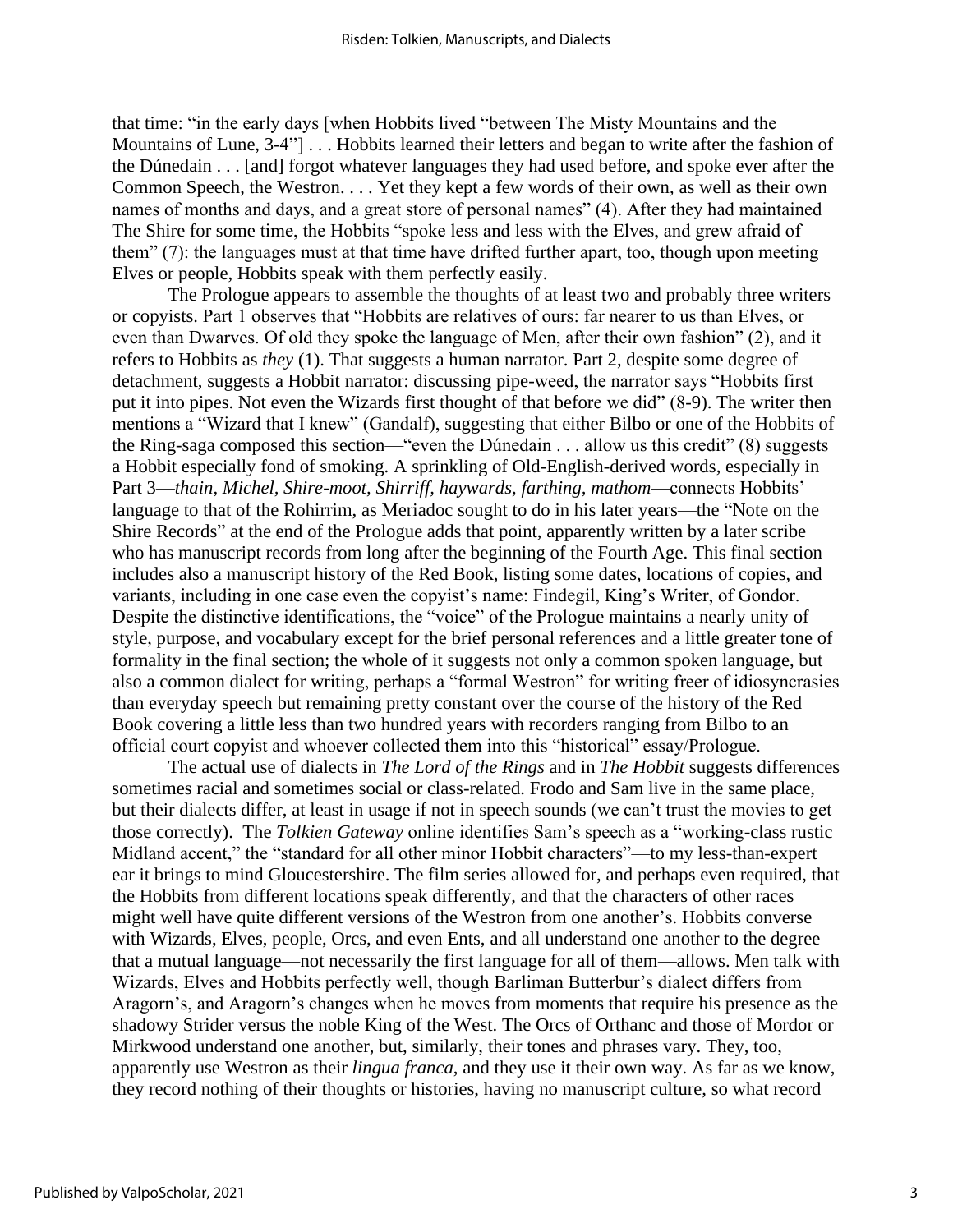we get comes in those exchanges with members of manuscript culture—they will be brief and bellicose. The trolls in The Hobbit speak something that looks like Cockney (as do some of the provincial orcs)—even the troll's wallet speaks the same dialect when Bilbo tries to snatch it! Pippin speaking with Denethor in Gondor uses a dialect that seems to the Steward perhaps too familiar, but Merry speaking to Theoden in Rohan seems not to have that problem: the difference probably comes from reception of dialects and how like they are.

I've been discussing dialects as manuscript issues—how Tolkien recorded what, in his imagination, he heard—but they also represent experiments in verisimilitude more typical of medieval language than modern. Our standardization tends to produce likeness if not sameness, unless the writer is dialect researcher or is aiming to distinguish characters by speech. Medieval writers, working before standards, wrote what they heard, so we can get a pretty good sense of dialectal variants. An easy and useful example appears in the differences between the West Saxon and Northumbrian manuscripts of "Cædmon's Hymn." They sound like this:

*Nu sculon herigean heofonrices Weard Meotodes meahte and his modgepanc, weorc Wuldor-Fæder, swa he wundra gehwæs ece Drihten or onstealde He ærest sceop ielda bearnum Heofon to hrofe halig Scyppend ða middangeard moncynnes Weard, ece Drihten æfter teode firum foldan Frea ælmihtig.*

Nū scylun hergan hefaenrīcaes Uard, metudæs maecti end his mōdgidanc, uerc Uuldurfadur, suē hē uundra gihwaes, ēci dryctin ōr āstelidæ hē ǣrist scōp aelda barnum heben til hrōfe, hāleg scepen. Thā middungeard moncynnæs Uard, eci Dryctin, æfter tīadæ firum foldu, Frēa allmectig.

The dialectic differences come through to us in spelling and pronunciation because we have the manuscripts. We know less about Cædmon than we know about Sam Gamgee, but Bede tells us he was a herdsman, and so a rustic like Sam, but with less education and probably a smaller range of movement than Sam had even before the Ring adventure. For the Hobbits, too, dialect differences may have had to do with maps, with likely differences among the four Farthings and Buckland and perhaps especially those Hobbits in Bree. Perhaps even the different "breeds" (Prologue 3)—Harfoots, Stoors, Fallohides—may have exhibited differences in speech or lexicon: they tend to refer to Hobbits from other locations as "queer," a word that for them means probably marginalized by them as not typical of Hobbit behaviors, customs, living quarters, and even character.

For the sake of Tolkienian example: two of most definitive instances of Hobbit dialect appear in the exchange between Sam and Ted Sandyman and between Sam and Gandalf in Chapter 2 of The *Fellowship of the Ring*. "Queer things you do hear these days, to be sure," Sam says (43): both the syntax and the closing idiom bear notice. Ted will say "No thank 'ee" for "no,